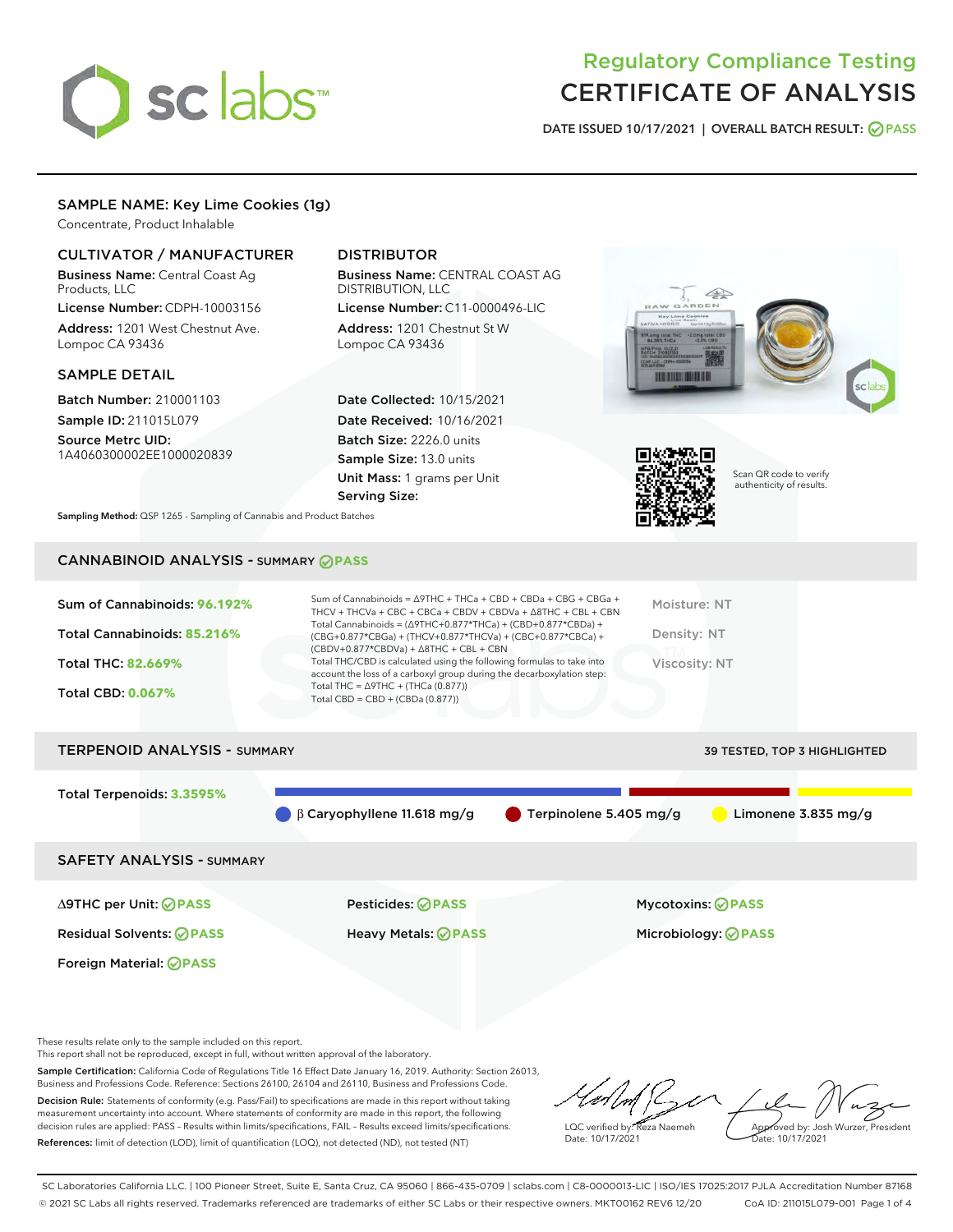



KEY LIME COOKIES (1G) | DATE ISSUED 10/17/2021 | OVERALL BATCH RESULT: **O PASS** 

#### CANNABINOID TEST RESULTS - 10/17/2021 2 PASS

Tested by high-performance liquid chromatography with diode-array detection (HPLC-DAD). **Method:** QSP 1157 - Analysis of Cannabinoids by HPLC-DAD

#### TOTAL CANNABINOIDS: **85.216%**

Total Cannabinoids (Total THC) + (Total CBD) + (Total CBG) + (Total THCV) + (Total CBC) + (Total CBDV) + ∆8THC + CBL + CBN

TOTAL THC: **82.669%** Total THC (∆9THC+0.877\*THCa)

TOTAL CBD: **0.067%**

Total CBD (CBD+0.877\*CBDa)

TOTAL CBG: 1.81% Total CBG (CBG+0.877\*CBGa)

TOTAL THCV: 0.374% Total THCV (THCV+0.877\*THCVa)

TOTAL CBC: 0.296% Total CBC (CBC+0.877\*CBCa)

TOTAL CBDV: ND Total CBDV (CBDV+0.877\*CBDVa)

| <b>COMPOUND</b>            | LOD/LOQ<br>(mg/g) | <b>MEASUREMENT</b><br><b>UNCERTAINTY</b><br>mg/g | <b>RESULT</b><br>(mg/g) | <b>RESULT</b><br>(%) |
|----------------------------|-------------------|--------------------------------------------------|-------------------------|----------------------|
| <b>THCa</b>                | 0.05/0.14         | ±22.229                                          | 864.93                  | 86.493               |
| <b>A9THC</b>               | 0.06/0.26         | ±2.344                                           | 68.15                   | 6.815                |
| <b>CBGa</b>                | 0.1 / 0.2         | ±0.98                                            | 18.8                    | 1.88                 |
| <b>THCVa</b>               | 0.07/0.20         | ±0.203                                           | 4.26                    | 0.426                |
| <b>CBCa</b>                | 0.07/0.28         | ±0.165                                           | 3.38                    | 0.338                |
| <b>CBG</b>                 | 0.06/0.19         | ±0.065                                           | 1.64                    | 0.164                |
| <b>CBDa</b>                | 0.02/0.19         | ±0.022                                           | 0.76                    | 0.076                |
| $\triangle$ 8THC           | 0.1 / 0.4         | N/A                                              | <b>ND</b>               | <b>ND</b>            |
| <b>THCV</b>                | 0.1 / 0.2         | N/A                                              | <b>ND</b>               | <b>ND</b>            |
| <b>CBD</b>                 | 0.07/0.29         | N/A                                              | <b>ND</b>               | <b>ND</b>            |
| <b>CBDV</b>                | 0.04 / 0.15       | N/A                                              | <b>ND</b>               | <b>ND</b>            |
| <b>CBDVa</b>               | 0.03/0.53         | N/A                                              | <b>ND</b>               | <b>ND</b>            |
| <b>CBL</b>                 | 0.06 / 0.24       | N/A                                              | <b>ND</b>               | <b>ND</b>            |
| <b>CBN</b>                 | 0.1/0.3           | N/A                                              | <b>ND</b>               | <b>ND</b>            |
| <b>CBC</b>                 | 0.2 / 0.5         | N/A                                              | <b>ND</b>               | <b>ND</b>            |
| <b>SUM OF CANNABINOIDS</b> |                   |                                                  | 961.92 mg/g             | 96.192%              |

#### **UNIT MASS: 1 grams per Unit**

| ∆9THC per Unit                                                                            | 1120 per-package limit | 68.15 mg/unit<br><b>PASS</b> |  |  |  |
|-------------------------------------------------------------------------------------------|------------------------|------------------------------|--|--|--|
| <b>Total THC per Unit</b>                                                                 |                        | 826.69 mg/unit               |  |  |  |
| <b>CBD per Unit</b>                                                                       |                        | <b>ND</b>                    |  |  |  |
| <b>Total CBD per Unit</b>                                                                 |                        | $0.67$ mg/unit               |  |  |  |
| Sum of Cannabinoids<br>per Unit                                                           |                        | 961.92 mg/unit               |  |  |  |
| <b>Total Cannabinoids</b><br>per Unit                                                     |                        | 852.16 mg/unit               |  |  |  |
| <b>MOISTURE TEST RESULT</b><br><b>VISCOSITY TEST RESULT</b><br><b>DENSITY TEST RESULT</b> |                        |                              |  |  |  |

Not Tested

Not Tested

Not Tested

#### TERPENOID TEST RESULTS - 10/17/2021

Terpene analysis utilizing gas chromatography-flame ionization detection (GC-FID). **Method:** QSP 1192 - Analysis of Terpenoids by GC-FID

| <b>COMPOUND</b>         | LOD/LOQ<br>(mg/g) | <b>MEASUREMENT</b><br><b>UNCERTAINTY</b><br>mg/g | <b>RESULT</b><br>(mg/g)                         | <b>RESULT</b><br>$(\%)$ |
|-------------------------|-------------------|--------------------------------------------------|-------------------------------------------------|-------------------------|
| β Caryophyllene         | 0.004 / 0.012     | ±0.4136                                          | 11.618                                          | 1.1618                  |
| Terpinolene             | 0.008 / 0.026     | ±0.1108                                          | 5.405                                           | 0.5405                  |
| Limonene                | 0.005 / 0.016     | ±0.0548                                          | 3.835                                           | 0.3835                  |
| $\alpha$ Humulene       | 0.009 / 0.029     | ±0.1115                                          | 3.475                                           | 0.3475                  |
| <b>Myrcene</b>          | 0.008 / 0.025     | ±0.0170                                          | 1.315                                           | 0.1315                  |
| Ocimene                 | 0.011 / 0.038     | ±0.0330                                          | 1.027                                           | 0.1027                  |
| $\alpha$ Bisabolol      | 0.008 / 0.026     | ±0.0459                                          | 0.860                                           | 0.0860                  |
| <b>Terpineol</b>        | 0.016 / 0.055     | ±0.0513                                          | 0.836                                           | 0.0836                  |
| $\alpha$ Pinene         | 0.005 / 0.017     | ±0.0066                                          | 0.773                                           | 0.0773                  |
| $\beta$ Pinene          | 0.004 / 0.014     | ±0.0086                                          | 0.745                                           | 0.0745                  |
| Valencene               | 0.009 / 0.030     | ±0.0504                                          | 0.731                                           | 0.0731                  |
| Fenchol                 | 0.010 / 0.034     | ±0.0221                                          | 0.572                                           | 0.0572                  |
| Linalool                | 0.009 / 0.032     | ±0.0155                                          | 0.408                                           | 0.0408                  |
| Nerolidol               | 0.009 / 0.028     | ±0.0224                                          | 0.356                                           | 0.0356                  |
| Caryophyllene<br>Oxide  | 0.010 / 0.033     | ±0.0122                                          | 0.266                                           | 0.0266                  |
| trans-β-Farnesene       | 0.008 / 0.025     | ±0.0085                                          | 0.239                                           | 0.0239                  |
| <b>Borneol</b>          | 0.005 / 0.016     | ±0.0082                                          | 0.196                                           | 0.0196                  |
| $\alpha$ Terpinene      | 0.005 / 0.017     | ±0.0023                                          | 0.154                                           | 0.0154                  |
| $\alpha$ Phellandrene   | 0.006 / 0.020     | ±0.0020                                          | 0.149                                           | 0.0149                  |
| $\gamma$ Terpinene      | 0.006 / 0.018     | ±0.0026                                          | 0.148                                           | 0.0148                  |
| 3 Carene                | 0.005 / 0.018     | ±0.0013                                          | 0.093                                           | 0.0093                  |
| Sabinene                | 0.004 / 0.014     | ±0.0010                                          | 0.087                                           | 0.0087                  |
| Sabinene Hydrate        | 0.006 / 0.022     | ±0.0027                                          | 0.070                                           | 0.0070                  |
| Fenchone                | 0.009 / 0.028     | ±0.0020                                          | 0.069                                           | 0.0069                  |
| Eucalyptol              | 0.006 / 0.018     | ±0.0016                                          | 0.063                                           | 0.0063                  |
| Camphene                | 0.005 / 0.015     | ±0.0006                                          | 0.054                                           | 0.0054                  |
| Geraniol                | 0.002 / 0.007     | ±0.0012                                          | 0.028                                           | 0.0028                  |
| Citronellol             | 0.003 / 0.010     | ±0.0011                                          | 0.023                                           | 0.0023                  |
| p-Cymene                | 0.005 / 0.016     | N/A                                              | <loq< th=""><th><loq< th=""></loq<></th></loq<> | <loq< th=""></loq<>     |
| Nerol                   | 0.003 / 0.011     | N/A                                              | $<$ l OO                                        | $\sim$ 0.0              |
| Guaiol                  | 0.009 / 0.030     | N/A                                              | <loq< th=""><th><loq< th=""></loq<></th></loq<> | <loq< th=""></loq<>     |
| (-)-Isopulegol          | 0.005 / 0.016     | N/A                                              | ND                                              | ND                      |
| Camphor                 | 0.006 / 0.019     | N/A                                              | ND                                              | <b>ND</b>               |
| Isoborneol              | 0.004 / 0.012     | N/A                                              | ND                                              | ND                      |
| Menthol                 | 0.008 / 0.025     | N/A                                              | ND                                              | ND                      |
| R-(+)-Pulegone          | 0.003 / 0.011     | N/A                                              | ND                                              | ND                      |
| <b>Geranyl Acetate</b>  | 0.004 / 0.014     | N/A                                              | ND                                              | ND                      |
| $\alpha$ Cedrene        | 0.005 / 0.016     | N/A                                              | ND                                              | ND                      |
| Cedrol                  | 0.008 / 0.027     | N/A                                              | ND                                              | <b>ND</b>               |
| <b>TOTAL TERPENOIDS</b> |                   |                                                  | 33.595 mg/g                                     | 3.3595%                 |

SC Laboratories California LLC. | 100 Pioneer Street, Suite E, Santa Cruz, CA 95060 | 866-435-0709 | sclabs.com | C8-0000013-LIC | ISO/IES 17025:2017 PJLA Accreditation Number 87168 © 2021 SC Labs all rights reserved. Trademarks referenced are trademarks of either SC Labs or their respective owners. MKT00162 REV6 12/20 CoA ID: 211015L079-001 Page 2 of 4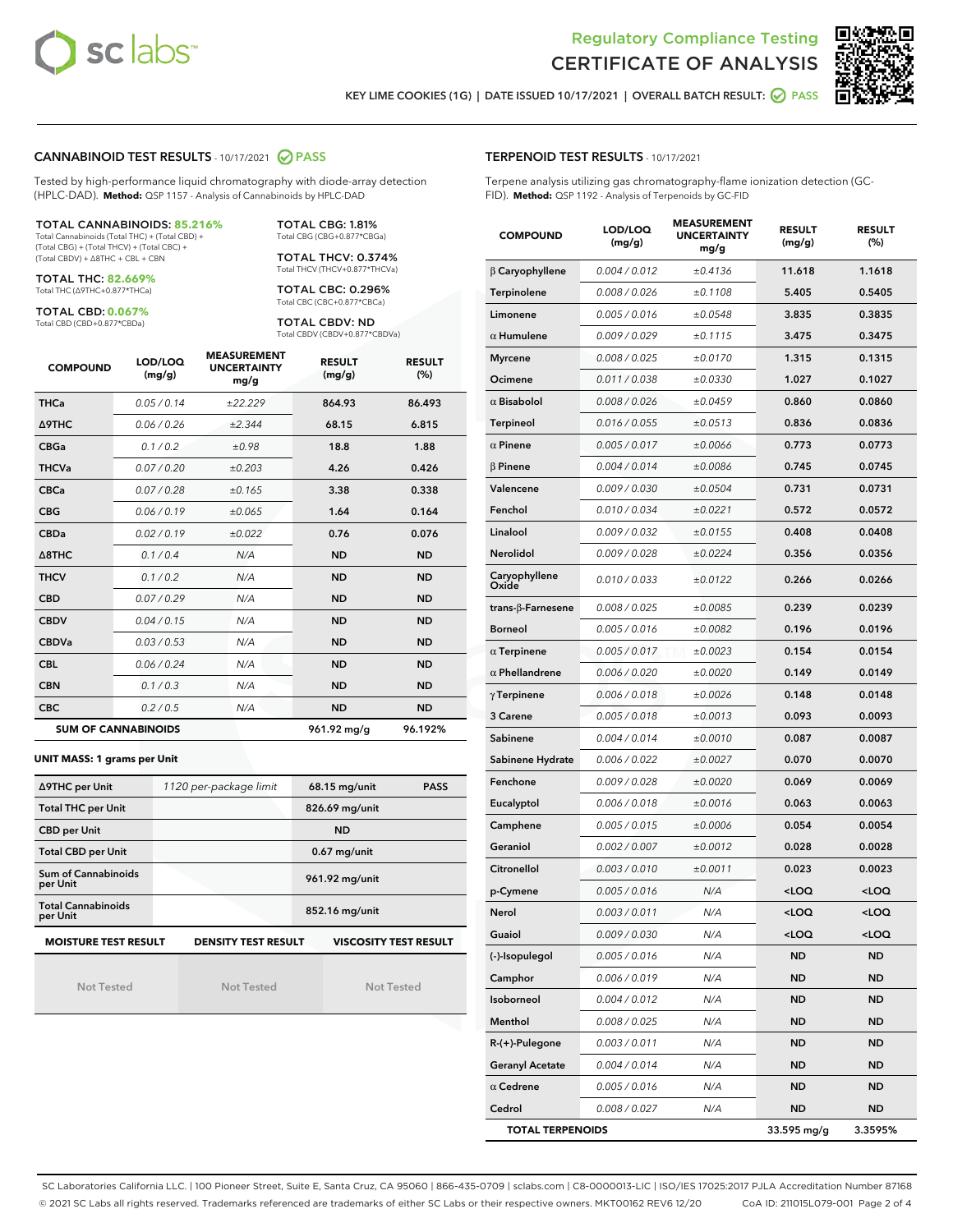



KEY LIME COOKIES (1G) | DATE ISSUED 10/17/2021 | OVERALL BATCH RESULT: @ PASS

#### CATEGORY 1 PESTICIDE TEST RESULTS - 10/17/2021 @ PASS

Pesticide and plant growth regulator analysis utilizing high-performance liquid chromatography-mass spectrometry (HPLC-MS) or gas chromatography-mass spectrometry (GC-MS). \*GC-MS utilized where indicated. **Method:** QSP 1212 - Analysis of Pesticides and Mycotoxins by LC-MS or QSP 1213 - Analysis of Pesticides by GC-MS

| <b>COMPOUND</b>             | LOD/LOQ<br>$(\mu g/g)$ | <b>ACTION</b><br><b>LIMIT</b><br>$(\mu g/g)$ | <b>MEASUREMENT</b><br><b>UNCERTAINTY</b><br>µg/g | <b>RESULT</b><br>$(\mu g/g)$ | <b>RESULT</b> |
|-----------------------------|------------------------|----------------------------------------------|--------------------------------------------------|------------------------------|---------------|
| Aldicarb                    | 0.03/0.08              | $>$ LOD                                      | N/A                                              | <b>ND</b>                    | <b>PASS</b>   |
| Carbofuran                  | 0.02 / 0.05            | $\ge$ LOD                                    | N/A                                              | <b>ND</b>                    | <b>PASS</b>   |
| Chlordane*                  | 0.03/0.08              | $>$ LOD                                      | N/A                                              | <b>ND</b>                    | <b>PASS</b>   |
| Chlorfenapyr*               | 0.03 / 0.10            | $\ge$ LOD                                    | N/A                                              | <b>ND</b>                    | <b>PASS</b>   |
| Chlorpyrifos                | 0.02 / 0.06            | $\ge$ LOD                                    | N/A                                              | <b>ND</b>                    | <b>PASS</b>   |
| Coumaphos                   | 0.02 / 0.07            | $\ge$ LOD                                    | N/A                                              | <b>ND</b>                    | <b>PASS</b>   |
| Daminozide                  | 0.02 / 0.07            | $\ge$ LOD                                    | N/A                                              | <b>ND</b>                    | <b>PASS</b>   |
| <b>DDVP</b><br>(Dichlorvos) | 0.03/0.09              | $\ge$ LOD                                    | N/A                                              | <b>ND</b>                    | <b>PASS</b>   |
| <b>Dimethoate</b>           | 0.03/0.08              | $\ge$ LOD                                    | N/A                                              | <b>ND</b>                    | <b>PASS</b>   |
| Ethoprop(hos)               | 0.03/0.10              | $\ge$ LOD                                    | N/A                                              | <b>ND</b>                    | <b>PASS</b>   |
| Etofenprox                  | 0.02 / 0.06            | $\ge$ LOD                                    | N/A                                              | <b>ND</b>                    | <b>PASS</b>   |
| Fenoxycarb                  | 0.03 / 0.08            | $\ge$ LOD                                    | N/A                                              | <b>ND</b>                    | <b>PASS</b>   |
| Fipronil                    | 0.03/0.08              | $>$ LOD                                      | N/A                                              | <b>ND</b>                    | <b>PASS</b>   |
| Imazalil                    | 0.02 / 0.06            | $\ge$ LOD                                    | N/A                                              | <b>ND</b>                    | <b>PASS</b>   |
| Methiocarb                  | 0.02 / 0.07            | $\ge$ LOD                                    | N/A                                              | <b>ND</b>                    | <b>PASS</b>   |
| Methyl<br>parathion         | 0.03/0.10              | $\ge$ LOD                                    | N/A                                              | <b>ND</b>                    | <b>PASS</b>   |
| <b>Mevinphos</b>            | 0.03/0.09              | $\ge$ LOD                                    | N/A                                              | <b>ND</b>                    | <b>PASS</b>   |
| Paclobutrazol               | 0.02 / 0.05            | $>$ LOD                                      | N/A                                              | <b>ND</b>                    | <b>PASS</b>   |
| Propoxur                    | 0.03/0.09              | $\ge$ LOD                                    | N/A                                              | <b>ND</b>                    | <b>PASS</b>   |
| Spiroxamine                 | 0.03 / 0.08            | $\ge$ LOD                                    | N/A                                              | <b>ND</b>                    | <b>PASS</b>   |
| Thiacloprid                 | 0.03/0.10              | $\ge$ LOD                                    | N/A                                              | <b>ND</b>                    | <b>PASS</b>   |

#### CATEGORY 2 PESTICIDE TEST RESULTS - 10/17/2021 @ PASS

| <b>COMPOUND</b>          | LOD/LOQ<br>$(\mu g/g)$ | <b>ACTION</b><br>LIMIT<br>$(\mu g/g)$ | <b>MEASUREMENT</b><br><b>UNCERTAINTY</b><br>$\mu$ g/g | <b>RESULT</b><br>$(\mu g/g)$ | <b>RESULT</b> |  |
|--------------------------|------------------------|---------------------------------------|-------------------------------------------------------|------------------------------|---------------|--|
| Abamectin                | 0.03/0.10              | 0.1                                   | N/A                                                   | <b>ND</b>                    | <b>PASS</b>   |  |
| Acephate                 | 0.02/0.07              | 0.1                                   | N/A                                                   | <b>ND</b>                    | <b>PASS</b>   |  |
| Acequinocyl              | 0.02/0.07              | 0.1                                   | N/A                                                   | <b>ND</b>                    | <b>PASS</b>   |  |
| Acetamiprid              | 0.02/0.05              | 0.1                                   | N/A                                                   | <b>ND</b>                    | <b>PASS</b>   |  |
| Azoxystrobin             | 0.02/0.07              | 0.1                                   | N/A                                                   | <b>ND</b>                    | <b>PASS</b>   |  |
| <b>Bifenazate</b>        | 0.01/0.04              | 0.1                                   | N/A                                                   | <b>ND</b>                    | <b>PASS</b>   |  |
| <b>Bifenthrin</b>        | 0.02/0.05              | 3                                     | N/A                                                   | <b>ND</b>                    | <b>PASS</b>   |  |
| <b>Boscalid</b>          | 0.03/0.09              | 0.1                                   | N/A                                                   | <b>ND</b>                    | <b>PASS</b>   |  |
| Captan                   | 0.19/0.57              | 07                                    | N/A                                                   | <b>ND</b>                    | <b>PASS</b>   |  |
| Carbaryl                 | 0.02/0.06              | 0.5                                   | N/A                                                   | <b>ND</b>                    | <b>PASS</b>   |  |
| Chlorantranilip-<br>role | 0.04/0.12              | 10                                    | N/A                                                   | <b>ND</b>                    | <b>PASS</b>   |  |
| Clofentezine             | 0.03/0.09              | 0.1                                   | N/A                                                   | <b>ND</b>                    | <b>PASS</b>   |  |

| <b>CATEGORY 2 PESTICIDE TEST RESULTS</b> - 10/17/2021 continued |  |  |
|-----------------------------------------------------------------|--|--|
|                                                                 |  |  |

| <b>COMPOUND</b>               | LOD/LOQ<br>$(\mu g/g)$ | <b>ACTION</b><br>LIMIT<br>(µg/g) | <b>MEASUREMENT</b><br><b>UNCERTAINTY</b><br>µg/g | <b>RESULT</b><br>$(\mu g/g)$ | <b>RESULT</b> |
|-------------------------------|------------------------|----------------------------------|--------------------------------------------------|------------------------------|---------------|
| Cyfluthrin                    | 0.12 / 0.38            | $\overline{c}$                   | N/A                                              | ND                           | <b>PASS</b>   |
| Cypermethrin                  | 0.11 / 0.32            | 1                                | N/A                                              | <b>ND</b>                    | <b>PASS</b>   |
| Diazinon                      | 0.02 / 0.05            | 0.1                              | N/A                                              | <b>ND</b>                    | <b>PASS</b>   |
| Dimethomorph                  | 0.03 / 0.09            | 2                                | N/A                                              | <b>ND</b>                    | <b>PASS</b>   |
| Etoxazole                     | 0.02 / 0.06            | 0.1                              | N/A                                              | <b>ND</b>                    | <b>PASS</b>   |
| Fenhexamid                    | 0.03 / 0.09            | 0.1                              | N/A                                              | <b>ND</b>                    | <b>PASS</b>   |
| Fenpyroximate                 | 0.02 / 0.06            | 0.1                              | N/A                                              | <b>ND</b>                    | <b>PASS</b>   |
| Flonicamid                    | 0.03 / 0.10            | 0.1                              | N/A                                              | <b>ND</b>                    | <b>PASS</b>   |
| Fludioxonil                   | 0.03/0.10              | 0.1                              | N/A                                              | <b>ND</b>                    | <b>PASS</b>   |
| Hexythiazox                   | 0.02 / 0.07            | 0.1                              | N/A                                              | <b>ND</b>                    | <b>PASS</b>   |
| Imidacloprid                  | 0.04 / 0.11            | 5                                | N/A                                              | <b>ND</b>                    | <b>PASS</b>   |
| Kresoxim-methyl               | 0.02 / 0.07            | 0.1                              | N/A                                              | <b>ND</b>                    | <b>PASS</b>   |
| <b>Malathion</b>              | 0.03 / 0.09            | 0.5                              | N/A                                              | <b>ND</b>                    | <b>PASS</b>   |
| Metalaxyl                     | 0.02 / 0.07            | $\overline{c}$                   | N/A                                              | <b>ND</b>                    | <b>PASS</b>   |
| Methomyl                      | 0.03 / 0.10            | $\mathcal{I}$                    | N/A                                              | <b>ND</b>                    | <b>PASS</b>   |
| Myclobutanil                  | 0.03 / 0.09            | 0.1                              | N/A                                              | <b>ND</b>                    | <b>PASS</b>   |
| Naled                         | 0.02 / 0.07            | 0.1                              | N/A                                              | <b>ND</b>                    | <b>PASS</b>   |
| Oxamyl                        | 0.04 / 0.11            | 0.5                              | N/A                                              | <b>ND</b>                    | <b>PASS</b>   |
| Pentachloronitro-<br>benzene* | 0.03/0.09              | 0.1                              | N/A                                              | <b>ND</b>                    | <b>PASS</b>   |
| Permethrin                    | 0.04 / 0.12            | 0.5                              | N/A                                              | <b>ND</b>                    | <b>PASS</b>   |
| Phosmet                       | 0.03 / 0.10            | 0.1                              | N/A                                              | <b>ND</b>                    | <b>PASS</b>   |
| Piperonylbu-<br>toxide        | 0.02 / 0.07            | 3                                | N/A                                              | <b>ND</b>                    | <b>PASS</b>   |
| Prallethrin                   | 0.03 / 0.08            | 0.1                              | N/A                                              | <b>ND</b>                    | <b>PASS</b>   |
| Propiconazole                 | 0.02 / 0.07            | 0.1                              | N/A                                              | <b>ND</b>                    | <b>PASS</b>   |
| Pyrethrins                    | 0.04 / 0.12            | 0.5                              | N/A                                              | <b>ND</b>                    | <b>PASS</b>   |
| Pyridaben                     | 0.02 / 0.07            | 0.1                              | N/A                                              | <b>ND</b>                    | <b>PASS</b>   |
| Spinetoram                    | 0.02 / 0.07            | 0.1                              | N/A                                              | ND                           | <b>PASS</b>   |
| Spinosad                      | 0.02 / 0.07            | 0.1                              | N/A                                              | <b>ND</b>                    | <b>PASS</b>   |
| Spiromesifen                  | 0.02 / 0.05            | 0.1                              | N/A                                              | <b>ND</b>                    | <b>PASS</b>   |
| Spirotetramat                 | 0.02 / 0.06            | 0.1                              | N/A                                              | <b>ND</b>                    | <b>PASS</b>   |
| Tebuconazole                  | 0.02 / 0.07            | 0.1                              | N/A                                              | ND                           | <b>PASS</b>   |
| Thiamethoxam                  | 0.03 / 0.10            | 5                                | N/A                                              | <b>ND</b>                    | <b>PASS</b>   |
| Trifloxystrobin               | 0.03 / 0.08            | 0.1                              | N/A                                              | <b>ND</b>                    | <b>PASS</b>   |

SC Laboratories California LLC. | 100 Pioneer Street, Suite E, Santa Cruz, CA 95060 | 866-435-0709 | sclabs.com | C8-0000013-LIC | ISO/IES 17025:2017 PJLA Accreditation Number 87168 © 2021 SC Labs all rights reserved. Trademarks referenced are trademarks of either SC Labs or their respective owners. MKT00162 REV6 12/20 CoA ID: 211015L079-001 Page 3 of 4